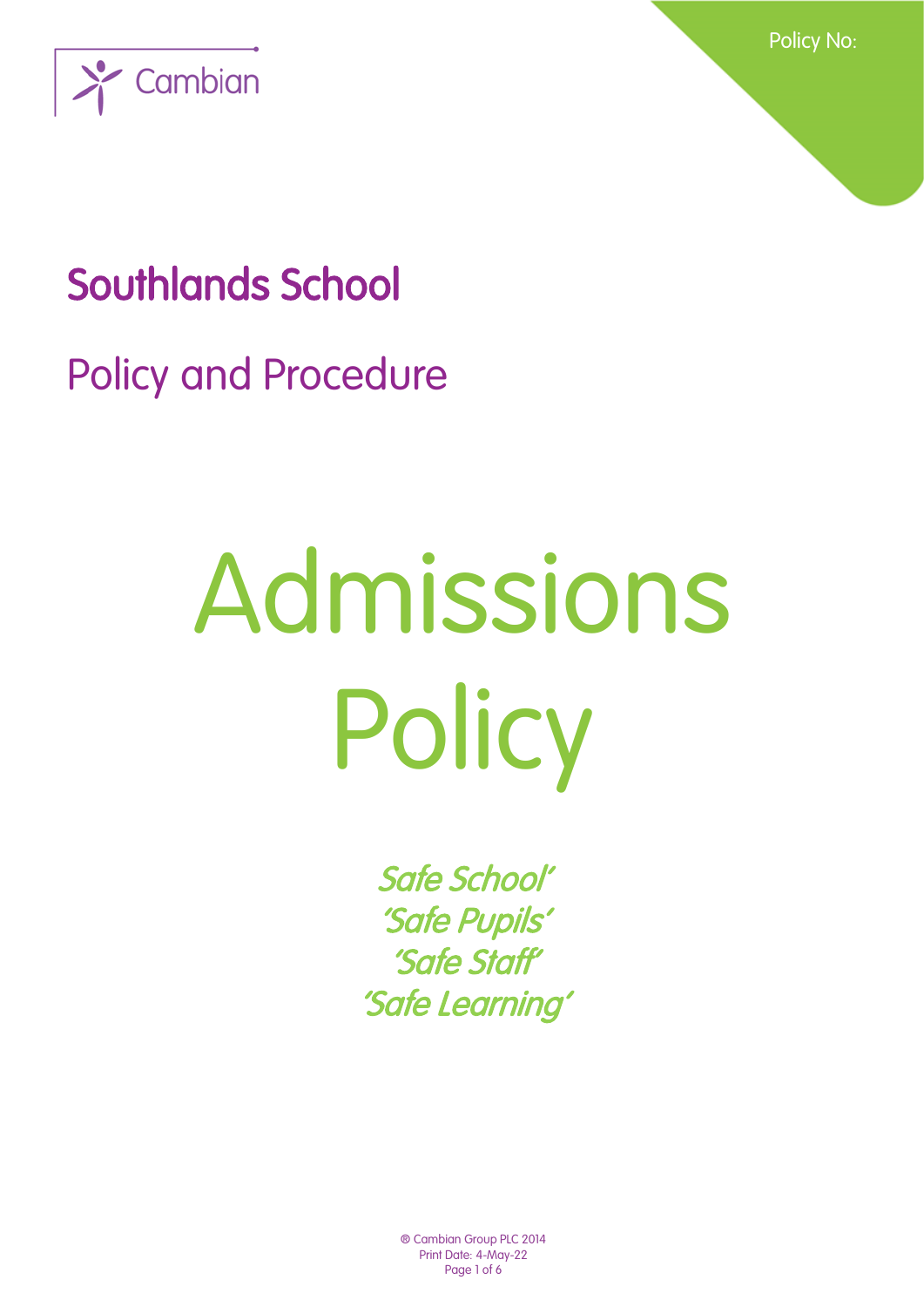

## $\sum$  Cambian

## Policy and Procedure on

## Admissions

| Policy Author / Reviewer     | Alison Priddle |
|------------------------------|----------------|
| <b>Approval Date</b>         | Sept 2021      |
| Next Review Date             | Sept 2022      |
| Version No                   |                |
| Policy Level                 | Site Level     |
| <b>Staff Groups Affected</b> | All Staff      |

### 1. Monitoring and Review

 $1.1.$ The Proprietor will undertake a formal review of this policy for the purpose of monitoring and of the efficiency with which the related duties have been discharged, by no later than one year from the date of approval shown above,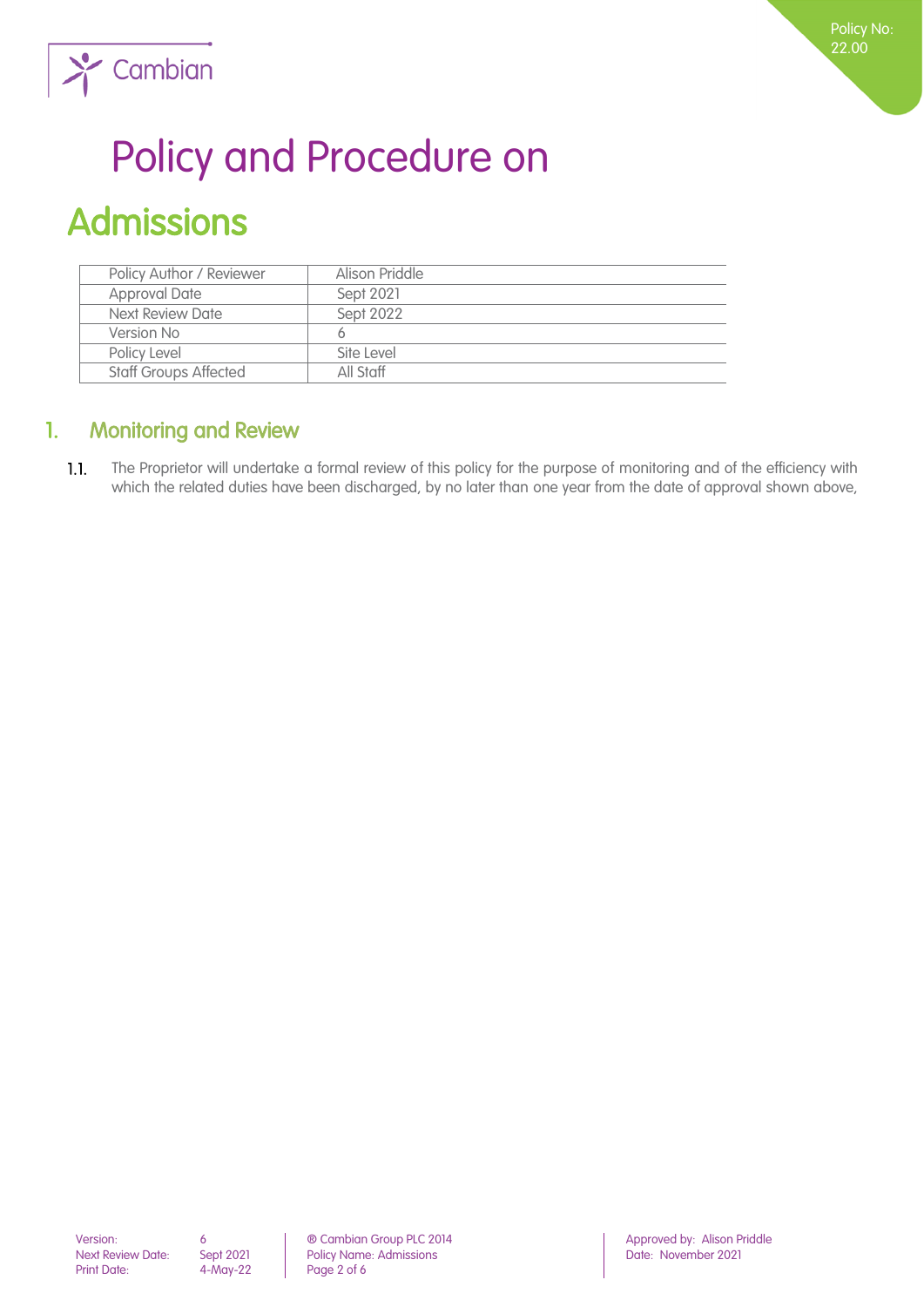

or earlier if significant changes to the systems and arrangements take place, or if legislation, regulatory requirements or best practice guidelines so require.

Du fittelt

Andrew Sutherland Alison Priddle Proprietor, Cambian Group Principal November 2021 November 2021

Signed: Signed:

FROde

Policy No: 22.00

 $1.2.$ Our aim is to use consistent terminology throughout this policy and all supporting documentation as follows:

| 'Establishment' or 'Location | this is a generic term which means the school/college.                                                                                                                                    |
|------------------------------|-------------------------------------------------------------------------------------------------------------------------------------------------------------------------------------------|
| <b>Individual</b>            | means any child or young person under the age of 18 or young<br>adult between the ages of 18 and 25.                                                                                      |
| <b>Service Head</b>          | This is the senior person with overall responsibility for the service                                                                                                                     |
| <b>Key Worker</b>            | Members of staff that have special responsibility for Individuals<br>residing at or attending the Establishment.                                                                          |
| <b>Parent</b>                | means parent or person with Parental Responsibility                                                                                                                                       |
| <b>Regulatory Authority</b>  | Regulatory Authority is the generic term used in this policy to<br>describe the independent regulatory body responsible for<br>inspecting and regulating services. E.g Ofsted, CQC, CSSIW |
| <b>Social Worker</b>         | This means the worker allocated to the child/family. If there is no<br>allocated worker, the Duty Social Worker or Team Manager is<br>responsible.                                        |
| <b>Placing Authority</b>     | Placing Authority means the local authority/agency responsible<br>for placing the child or commissioning the service                                                                      |
| <b>Staff</b>                 | Means full or part-time employees of Cambian, agency workers,<br>bank workers, contract workers and volunteers and students on<br>placement.                                              |
| <b>CambianKPI</b>            | Means the Cambian online in-house information system which<br>holds data for each site on quality measures.                                                                               |

Next Review Date: Sept 2021 Policy Name: Admissions<br>
Print Date: 4-May-22 Page 3 of 6 Page 3 of 6

Version: 6 ® Cambian Group PLC 2014 Approved by: Alison Priddle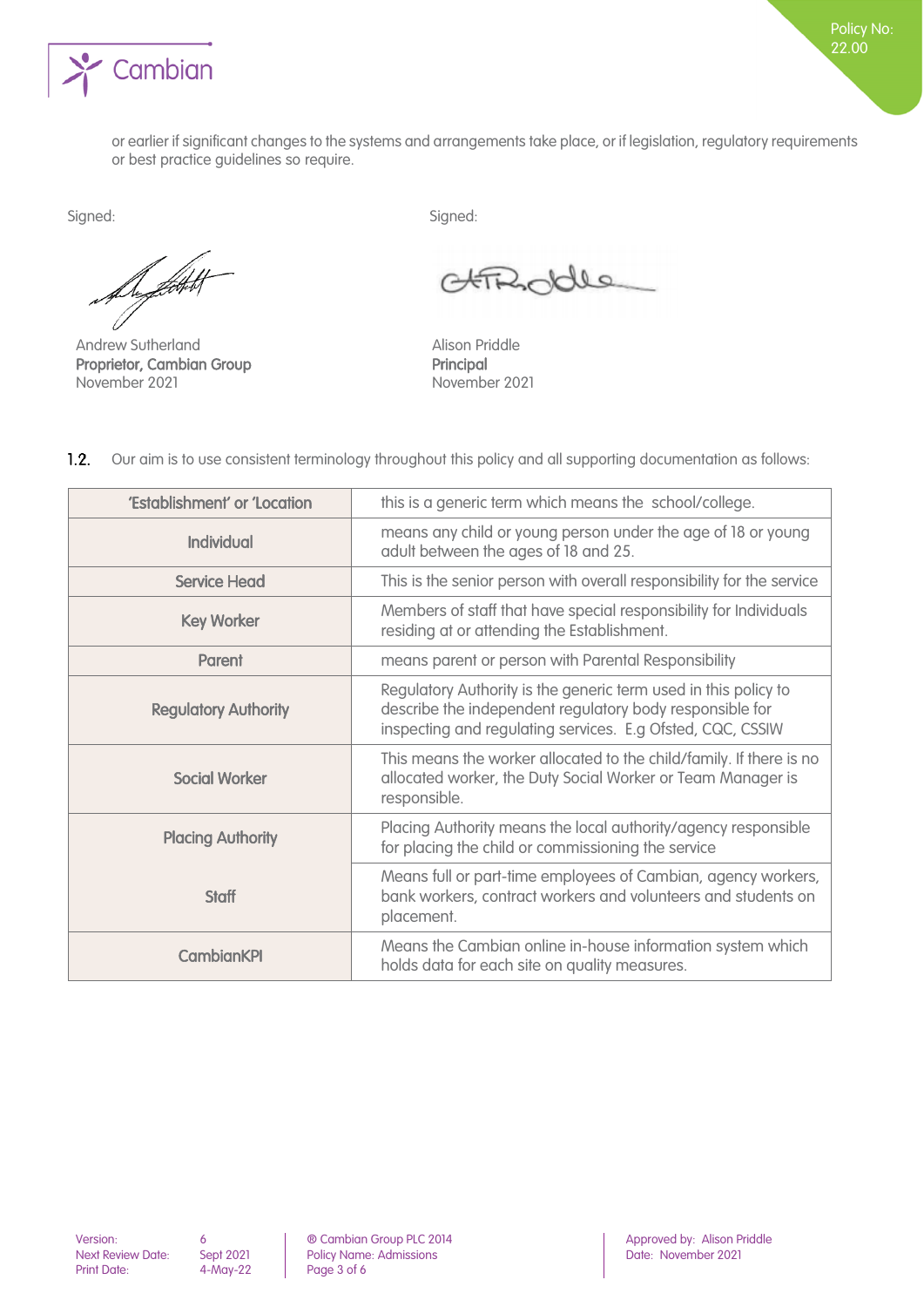

#### Southlands School ADMISSIONS POLICY

#### Legal Status:

• Complies with Part 6, Paragraph 24 (3) (a) of The Education (Independent School Standards Compliance Record) (England) (Amendment) Regulations

#### Applies to:

- the whole school inclusive of activities outside of the normal school hours;
- all staff (teaching and support staff), the proprietor and volunteers working in the school.

#### Other relevant documents:

- Equality and Diversity Policy
- Special Educational Needs and Disability Act (SENDA)
- Attendance Policy
- Inclusion Policy

#### Availability:

This policy is made available to parents, guardians, carers, staff and pupils from the school office and website

#### Monitoring and Review:

- This policy will be subject to continuous monitoring, refinement and audit by the Head.
- The Proprietor undertakes an annual review of this policy and of the efficiency with which the related duties have been discharged, by no later than one year from the date shown below, or earlier if changes in legislation, regulatory requirements or best practice guidelines so require.

#### Admission Policy

At Southlands School we are registered to care for and educate children from the age of 7 to 19 covering Key Stages 2-6. No child is refused entry on the grounds of race, ethnicity, gender, religion or sexual orientation. We require confirmation of the date of birth of a child.

#### Pupil Profile

In common with the established aims of the Cambian Group, Southlands School exists to help students achieve their full potential by providing an outstanding quality of education to boys and girls aged 7 to 19 who are experiencing difficulties as a result of Asperger Syndrome, and other associated difficulties falling within the autistic spectrum. Most of our children are referred to us and funded through the local authorities, and will have a Statement of Special Educational Needs or an Education Health Care Plan. Others may be undergoing assessment. Emphasis in the school is thus on the development of community values, such as a caring and considerate attitude to others, good manners, self-discipline, service to the community and the pursuit of excellence. All this, of course, has a direct bearing on our curriculum design.

#### Internal – placement from a Cambian Children's Home

Integral to the placement of a child in a Cambian Children's home is the provision of education. It is incumbent on us to ensure that the educational placement in being fit for purpose is bespoke to the needs of the child. The decision for a child to attend our school is as an outcome of a multi-disciplinary agreement whereby a transition plan is agreed. Fundamental to this process is the quality of communication from the time when the Commissioning Manager makes the initial contact with the care and education colleagues' right through to the child being admitted on to the school roll. High quality communication and transparency between the school and the children's home is essential to this process.

#### External – a referral is received from the Local Authority

In line with the Special Education Needs Code of Practice a multi-disciplinary decision is reached whereby the child with parents and/or guardians and/or carers visits the school. If is it agreed that the school is, in principle, the most appropriate educational setting for the child then a transition plan is implemented. Parents or guardians/carers will also be asked to provide the school with any further information which they feel will enable us to provide their child with the best possible education. If agreed a place will be offered based on availability and in accordance with the *Code of Practice for Schools*,

| Version:           |  |
|--------------------|--|
| Next Review Date:  |  |
| <b>Print Date:</b> |  |

Policy Name: Admissions **Policy Name: Admissions** Date: November 2021  $4-May-22$  Page 4 of 6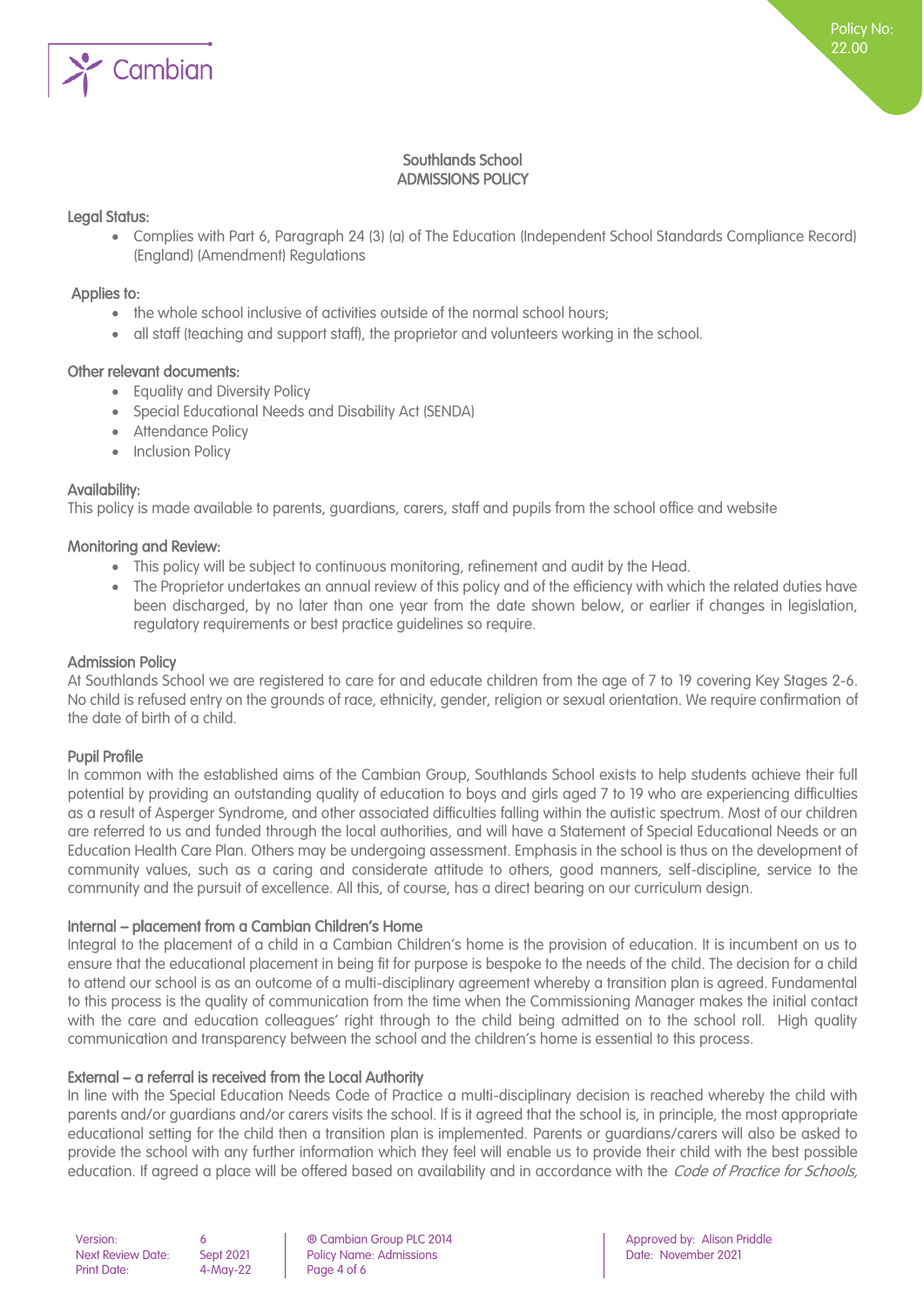

#### Special Educational Needs

Where a child who has a Statement of Special Educational Needs joins our school, we will always consult with parents/guardians/carers and, where appropriate, the Local Authority to ensure that the required curriculum is provided for as set out in either the *Statement* or the Education, Health and Care Plan (EHCP) including the full National Curriculum if this is specified. We will also co-operate with the Local Authority to ensure that relevant reviews, including the annual review, are carried out as required by regulation and best practice. The school will make reasonable adjustments to meet the needs of children with a statement of special educational needs. Any additional services that are needed to meet the requirements of the Statement or additional services such as dyslexic tuition will be subject to charge. This will be either directly to the parents/guardians/carers, or the Local Authority if they are responsible for the fees and our school is named in Part 4 of *The Statement* or the relevant section of the EHCP. Our school has a policy and procedures for children with Special Educational Needs and Disabilities (SEND) in line with the SEN Code of Practice (Jan 2015)

#### English as an Additional Language

Our school will make provision for children who have English as an additional language, (EAL) in the assessment procedure. We do not regard children as having a 'learning difficulty' solely because the 'language or medium of communication of the home is different from the language in which he or she is or will be taught' (Education Act 1996, Section 312(1), (2) and (3). However, pupils for whom English is an additional language (EAL) will be provided with appropriate support provided they meet our school academic criteria. They will be assessed to gauge the support that may be needed in order to ensure equal access to the curriculum along with all other aspects of life at our school. Our school has a policy and procedures for students requiring *English as an Additional Language* (EAL).

The Proprietor of the school is whose address for correspondence during both term-times and holidays is Mrs Anne Marie Carrie, The Waterfront, 4th floor, Waterfront, Chancellors road, Hammersmith, London, W6 9RU.

#### Admissions Policy Appendix

It should be recognised that the young person may be ambivalent at best about the school and that because of this they may well not take in all the information given – to this end, further information will need to be offered at a later date. Young people may be referred to Cambian Group at any time during the academic year in one of two ways:-

- Via Cambian Group
- Via a local authority

As much information as possible will be sought at the point of referral to inform assessment as to whether the referral is appropriate and as to whether the school is able to meet the needs of the young person. Information sought should include:

- young person's name;
- age and date of birth;
- gender;
- ethnic background, cultural needs, religious needs/persuasion;
- health needs & history;
- educational history, needs, current provision, support received & required including whether there is a statement of special educational needs proposed educational plan;
- risk issues, level of supervision required, establish if any history of self-harm/suicide, history of volatile and aggressive behaviour, child protection issues, risks presented by third parties;
- expectations and requirements sought by the placing authority to need the young person's needs;
- the name, address and telephone number of the young person's case accountable social worker (if applicable);
- the young person's legal status;
- the young person's and their family's social history;
- any special issues e.g., restriction of contact, child protection and
- criminal history (if any) and whether any existing criminal proceeding are outstanding.

The information provided will assist the Head in his/her assessment as to whether a school placement is viable and appropriate. The Head will consider whether the school has sufficient staffing in terms of number and experience to manage such admission both in terms of the individual young person's needs and respect of the potential impact that the admission

| Version:           |  |
|--------------------|--|
| Next Review Date:  |  |
| <b>Print Date:</b> |  |

 $4-May-22$  Page 5 of 6

Policy Name: Admissions **Policy Name: Admissions** Date: November 2021

Policy No: 22.00